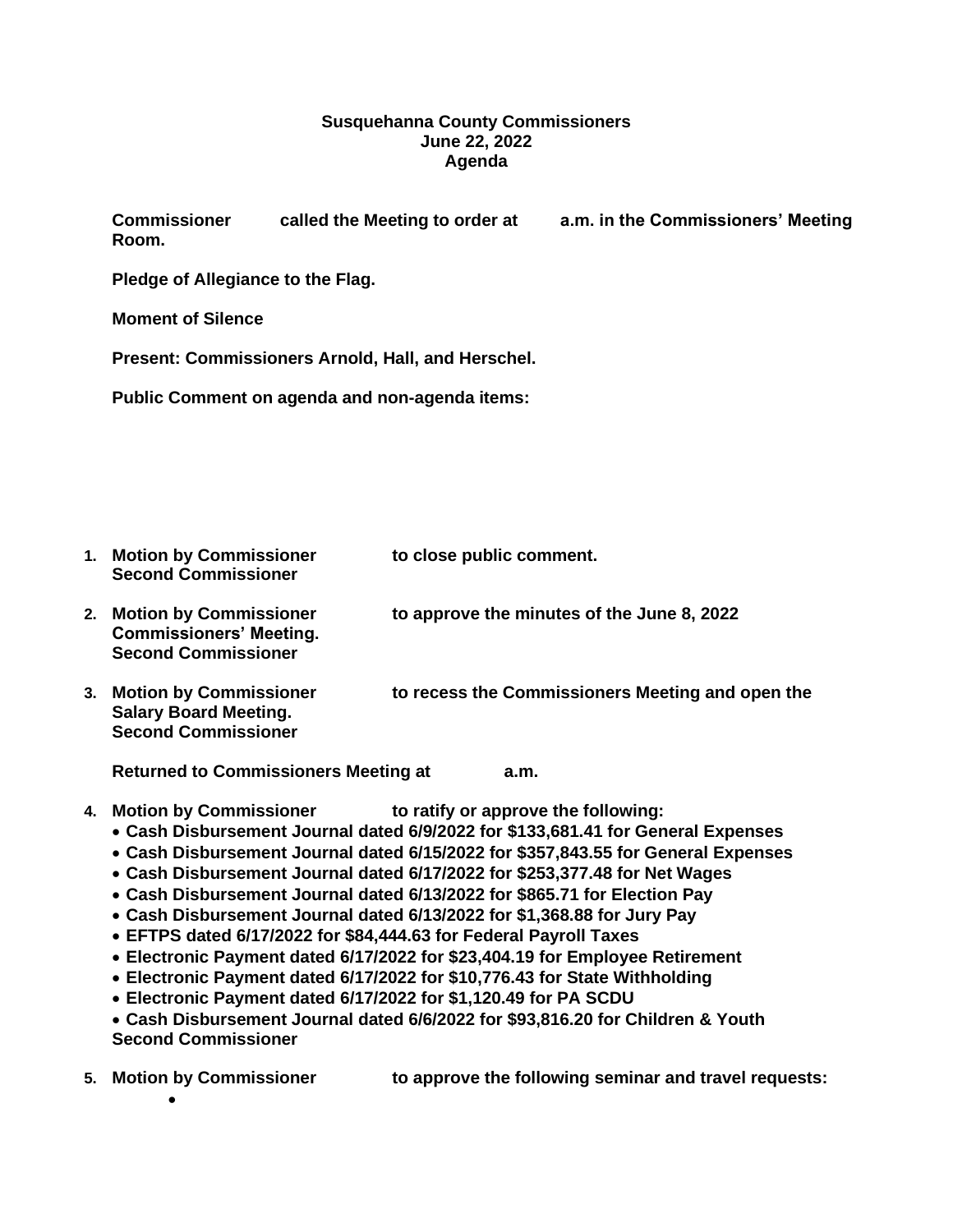- **Macy Rudock and Aubrey Daniels, Elections Office, Election Personnel Association Meeting, Champion, PA, 8/1/2022 – 8/4/2022, Total Cost \$1,964.94, Cost to County \$1,964.94.**
- **Stephen Janoski, IT, CCAP IT Quarterly Meeting, Harrisburg, PA 6/21/2022 – 6/22/2022, Total Cost \$380.00, Cost to County \$380.00.**
- **Michele Jerauld, Wesley Campbell, Shannon Barnum, Domestic Relations, DRAP Conference, Pittsburgh, PA, 9/18/2022 – 9/22/2022, Total Cost \$3,460.00. Cost to County \$3,460.00.**

**Second Commissioner**

- **6. Motion by Commissioner to enter into Purchase of Service Agreement with CHOR Youth and Family Services, Inc., Reading, PA, for services under Certificate #143870, 148760, at a per diem rate of \$290.00, effective July 1, 2021 through June 30, 2022, per the recommendation of Michelle Graziano, Director of Children and Youth. Second Commissioner**
- **7. Motion by Commissioner to enter into a Purchase of Service Agreement with JusticeWorks YouthCare, Pittsburgh, PA, for services per the rate sheet attached, effective July 1, 2022, through June 30, 2023, per the recommendation of Michelle Graziano, Director of Children and Youth. Second Commissioner**
- **8. Motion by Commissioner to approve the addendum to the contract with iland, Houston, TX, to add an additional 5TB of space to the backup repository, at an additional cost of \$186.00 per month, per the recommendation of Stephen Janoski, Director of IT/GIS Coordinator. Second Commissioner**
- **9. Motion by Commissioner to ratify and approve the termination of Paige Huscha from the position of Deputy Chief Clerk, effective June 7, 2022, per Rebekah Hubbard, Chief Clerk. Second Commissioner**
- **10. Motion by Commissioner to accept, with regret, the resignation of Michael Borowski from the position of full-time GIS Technician, effective June 30, 2022, per Stephen Janoski, Director of IT/GIS Coordinator. Second Commissioner**
- **11. Motion by Commissioner to ratify and approve the termination of Dominick Brady from the position of part-time Corrections Officer, effective June 2, 2022, per Warden Jeffrey Hindman. Second Commissioner**
- **12. Motion by Commissioner to accept the temporary appointment of Macy Rudock to the position of Acting Deputy Chief Clerk, retaining the title of Director of Elections/Voter Registrar, no change in salary, effective June 22, 2022, per the recommendation of Rebekah Hubbard, Chief Clerk. Second Commissioner**